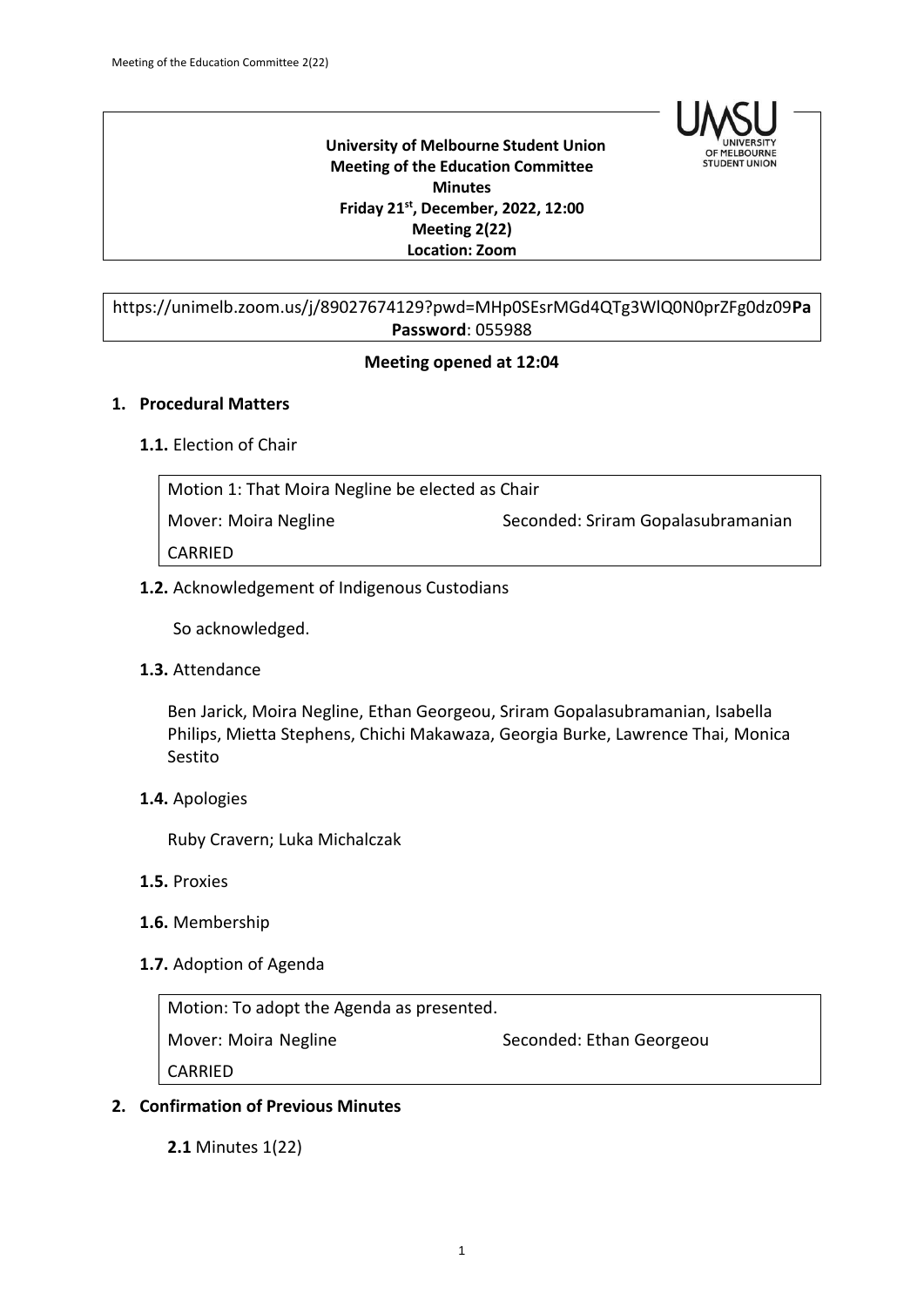Motion: To accept the previous minutes as a true and accurate record of meeting 1(22). Mover: Moira Negline Seconded: Georgia Burke CARRIED

## **3. Conflicts of Interest Declaration**

No conflicts of interest

#### **4. Matters Arising from the Minutes**

No matters arising from previous minutes.

#### **5. Correspondence**

#### **5.1. Summerfest**

Moira speaks on Summerfest planning. She notes that Omicron has impacted a full return onto campus. Different unicersity commencement ceremonies have been cancelled, but the Education Department should still be able to move forward with their Summerfest plans. She notes the Education Department's intention to go to Southbank.

#### **5.2. Stop the Menzies Institute Campaign.**

Ben Jarick explains what the Menzies institute is and provides context to the committee of 2021's campaign origins. He acknowledges Hannah Krasovec's important role in establishing the campaign. He then explains future actions and workshops to come up closer to the start of the uni session. They are intended to link in to the existing Menzies Campaign and bring into a public health perspective.

Monica Sestito acknowledges the importance of the GSA and UMSU Education working together on this campaign. She notes the importance of the campaign as making an example of what is wrong with society at large and how the liberal party prioritises making a profit at the expense of many. She explains upcoming stalls and workshops that fit under the campaign.

## **6. Office Bearer Reports**

Moira Negline explains that the Education Academic Affairs department has spent the majority of its time on SRN applications. She expresses her disappointment in previous office bearers for not getting on top of SRN applications previously. She notes that expressions of interest are open to any student interested. She also mentions the Know Your University handbook and provides a rundown of its timeline. Moira then provides a summary of UMSU Advocacy's position paper and states that Ethan Georgeou, Sophie Nguyen and herself had a meeting with Advocacy on Thursday the 20/01/2022.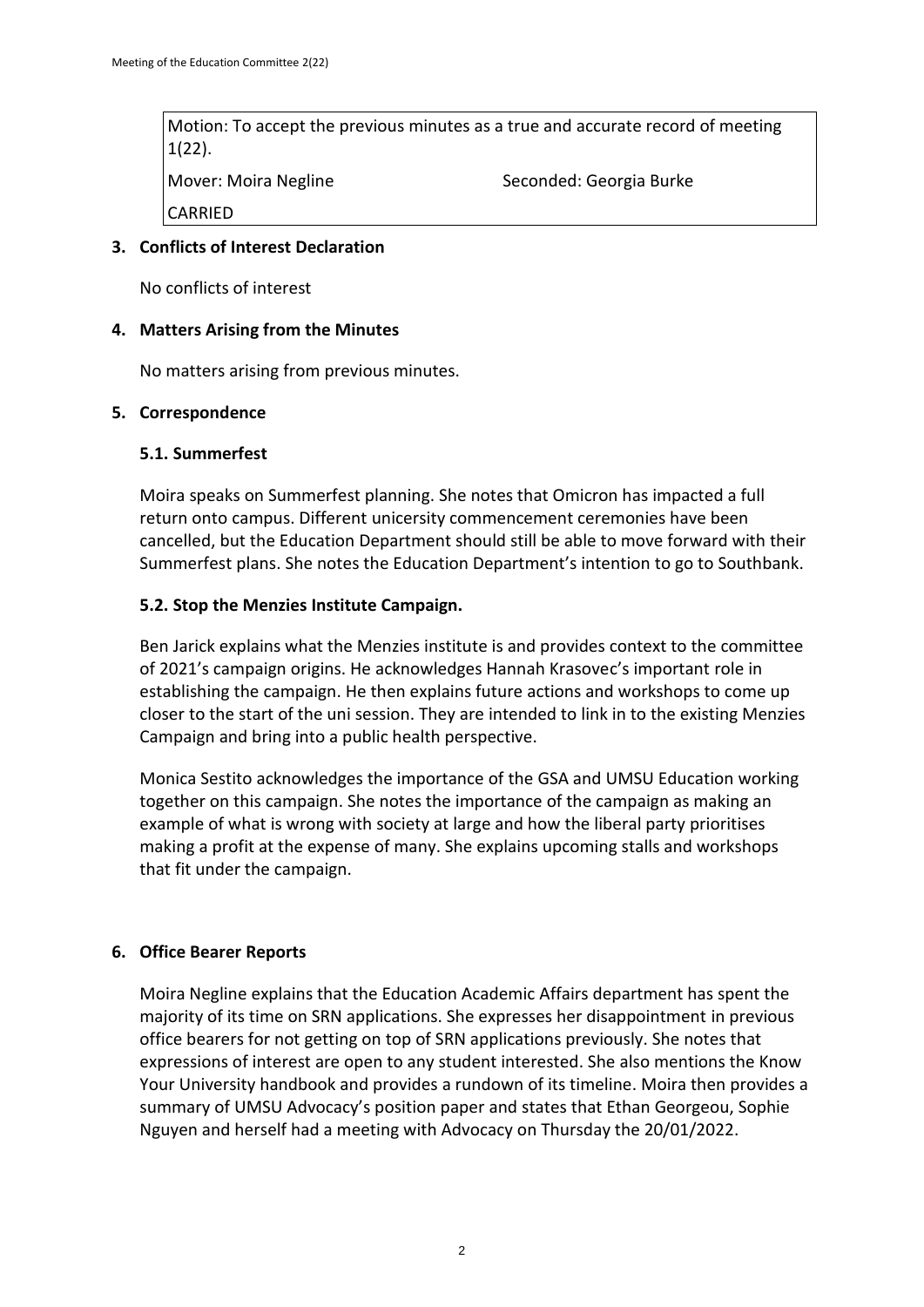Ethan Georgeou echoes the sentiment of Moira Negline's Report.

Ben Jarick notes that a lot of his time has spent on moving back onto campus semester 1. He notes that a lot of his time has been spent on moving forward with the Know Your Rights booklet. He explains his plans to run workshops throughout the semester to ensure that students know your rights. He notes his interest to work with the Young Workers Centre for the first workshop. He then provides an explaination of what the workshop will entail.

| Motion: To accept the Office Bearer Reports en Bloc |                           |
|-----------------------------------------------------|---------------------------|
| Mover: Moira Negline                                | Seconded: Mietta Stephens |
| CARRIED                                             |                           |
|                                                     |                           |

## **7. Motions on Notice**

**7.1.** 2022 Education Department Budget

Moira provides context for the reduced Education budget. She explains that the majority of the cut has come out of the NUS Grants and the Events budget lines. She provides a run down of different budget lines and allocations. She notes an intention to have a whole of Education Campaign to ensure student health is taken seriously.

Chichi Makwaza expresses their support for the Education Department's campaignoriented Education Budget.

| Motion: To approve the Budget for 2022 as presented. |                             |  |
|------------------------------------------------------|-----------------------------|--|
| Mover: Moira Negline                                 | Seconded: Isabella Phillips |  |
| CARRIED                                              |                             |  |

**7.2.** Know Your University Publication

Moira Negline explains the purpose of the Know Your University Publication.

| Motion: To approve expenditure from the Printing budget line of up to \$3000 for the<br>printing of the Know Your University publication. |                           |
|-------------------------------------------------------------------------------------------------------------------------------------------|---------------------------|
| Mover: Moira Negline                                                                                                                      | Seconded: Mietta Stephens |
| CARRIED                                                                                                                                   |                           |

# **7.3.** Know Your Rights Publication

Ben Jarick explains the timeline and intended availability of Know Your Rights Publication.

Motion: To approve expenditure from the Printing budget line of up to \$3500 for the printing of the Know Your Rights publication.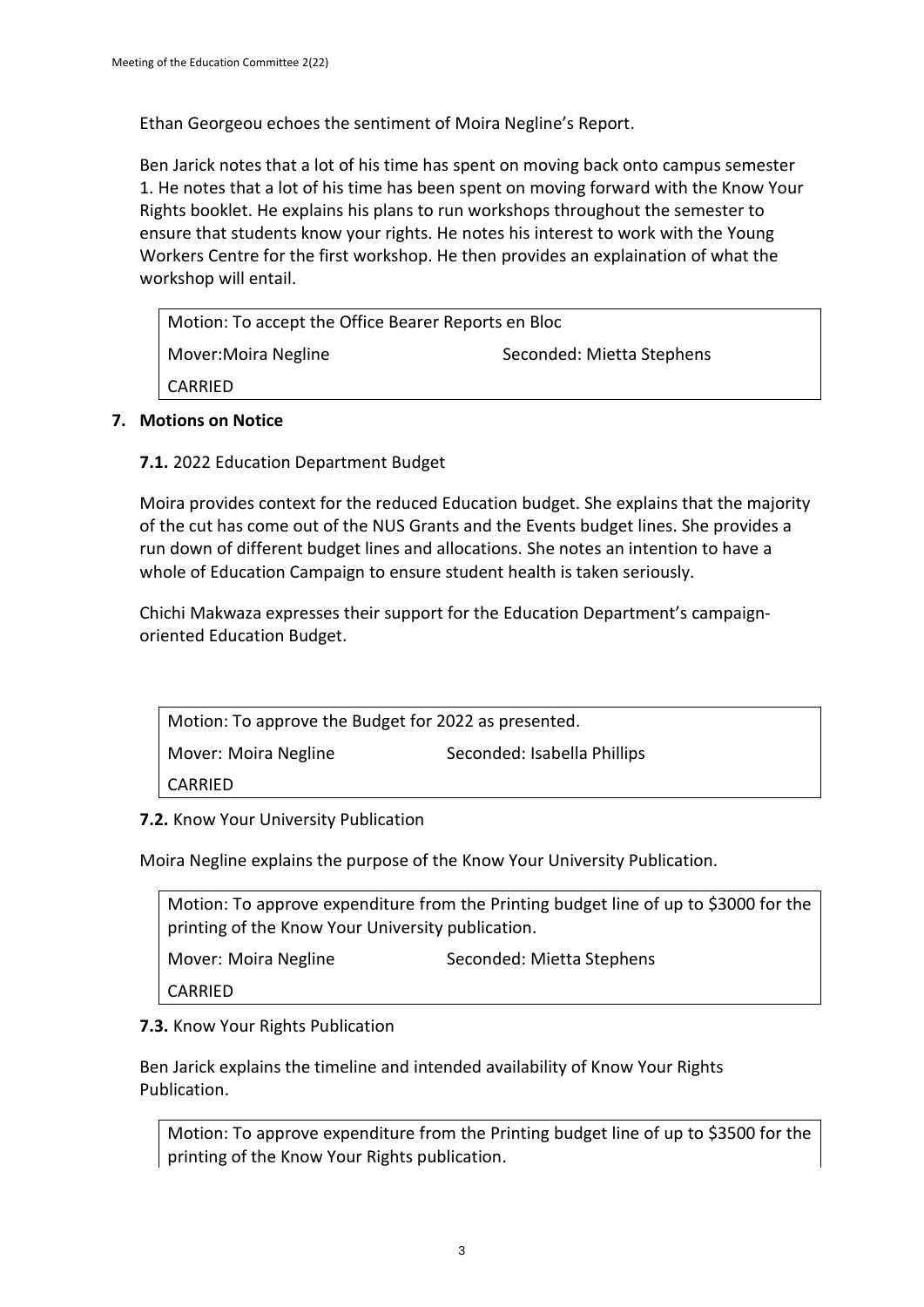| Mover: Ben Jarick | Seconded: Georgia Burke |
|-------------------|-------------------------|
| CARRIED           |                         |

**7.4.** Summerfest Stall

Moira Negline notes that the Education Department Summerfest stalls will have some giveaway items available. She notes that the Education Department will prioritise information.

Ethan Georgeou notes the prioritisation of information over giveaways.

Chichi Makwaza raises that the GSA has existing resources on the Menzies campaign.

Moira Negline expresses the Education Department's interest in using these resources.

Motion: To approve expenditure from the Orientation budget line of \$500 for the Summerfest Stall.

Mover: Ethan Georgeou Seconded: Sriram Gopalasubramanian

CARRIED

#### **7.5.** Film Screening

Ben Jarick explains the intention of the Film Screening. He explains that most of the money will be spent on COVID-safe snacks and screen-rights for the film. The Education Public Department is in the process of picking a film.

Motion: To approve expenditure from the Orientation budget line of up to \$1,150 for the Film Screening.

Mover: Ben Jarick Seconded: Moira Negline

CARRIED

#### **8. Motions without Notice**

No motions without notice

#### **9. Other Business**

No Other Business

#### **10. Next Meeting**

Will be confirmed via WhenisGood.

**11. Close**

#### **Meeting closed at 12:44pm.**